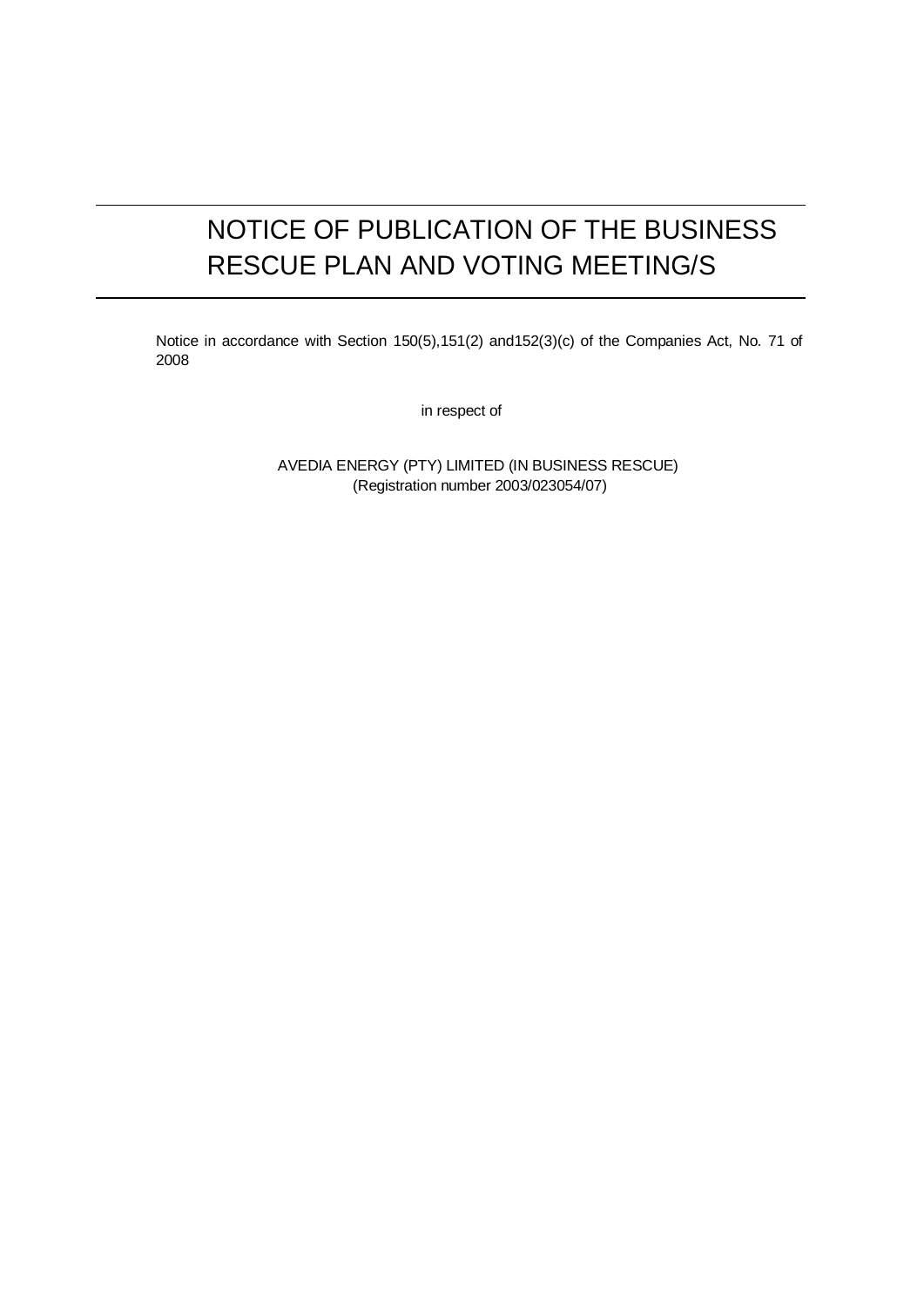## **1. IMPORTANT NOTICE**

- 1.1 The business rescue practitioner ("**BRP**") hereby publishes the business rescue plan (**"the Rescue Plan")** of Avedia Energy (Pty) Limited (**"Avedia"**) in accordance with section 150(5) of the Companies Act 71 of 2008 (**"the Act"**).
- 1.2 Included in the Rescue Plan are two mutually exclusive proposals which the BRP believes are both individually capable of being implemented namely the SFF Proposal and the EASIGAS Proposal (**"The Proposals")**.
- 1.3 Avedia is publishing the Rescue Plan for the purpose of providing Affected Persons with all information reasonably necessary to assist Affected Persons in deciding whether or not to accept one of the proposals included in the Rescue Plan at a meeting scheduled to take place in accordance with section 151 of the Companies Act.
- 1.4 Note that in the implementation of the SFF Proposal (if adopted), new shares will be issued by Avedia which will dilute the current shareholders' interest (and rights) in the company.
- 1.5 The adoption of the SFF Proposal will therefore be considered to alter the rights of the holders of the securities in Avedia and accordingly shareholders are required to vote on the plan (by way of simple majority given that section 152(3)(c)(ii) requires a simple majority for the vote to pass and for the SFF Proposal to be finally adopted).
- 1.6 The Rescue Plan contains information about the background of the Company, the Proposals received and the assumptions on which the Proposals are based and the conditions that need to be fulfilled in order for one of the Proposals to be implemented in accordance with its terms.

# **2. DATE AND TIME OF THE MEETING TO VOTE ON THE RESCUE PLAN**

- 2.1 Notice is hereby given in terms of section 151(2) of the Companies Act that a meeting of the holders of creditors' voting interests will be held on **12 November 2021** at **10h00** for the purpose of considering the Rescue Plan.
- 2.2 Further notice is given in terms of section 152(3), that in the event that the SFF Proposal is adopted on a preliminary basis, a meeting of shareholders will be held on **12 November 2021 at 12:30** for the purpose of considering final adoption of the SFF Proposal.
- 2.3 Due to the ongoing pandemic, the meetings will be held virtually using the **dial-in details included in the cover email**.
- 2.4 Should you be unable/wish not to attend the aforementioned meeting, please complete and email the attached proxy form (also included in the Rescue Plan) to za\_avediabusinessrescue@pwc.com, to be received not later than **17h00 on Thursday, 11 November 2021**. If a proxy form for the meeting is not received by the time set out above, it may nevertheless be emailed to the BRP by not later than **1 hour** before the commencement of the meeting.
- 2.5 How to submit a vote by proxy:
	- 2.5.1 Complete the Voting/Proxy form attached as **"Annexure A"** and please ensure it is completed in full and signed.
	- 2.5.2 Email the form to za\_avediabusinessrescue@pwc.com by no later than **17h00 on Monday, 11 November 2021.**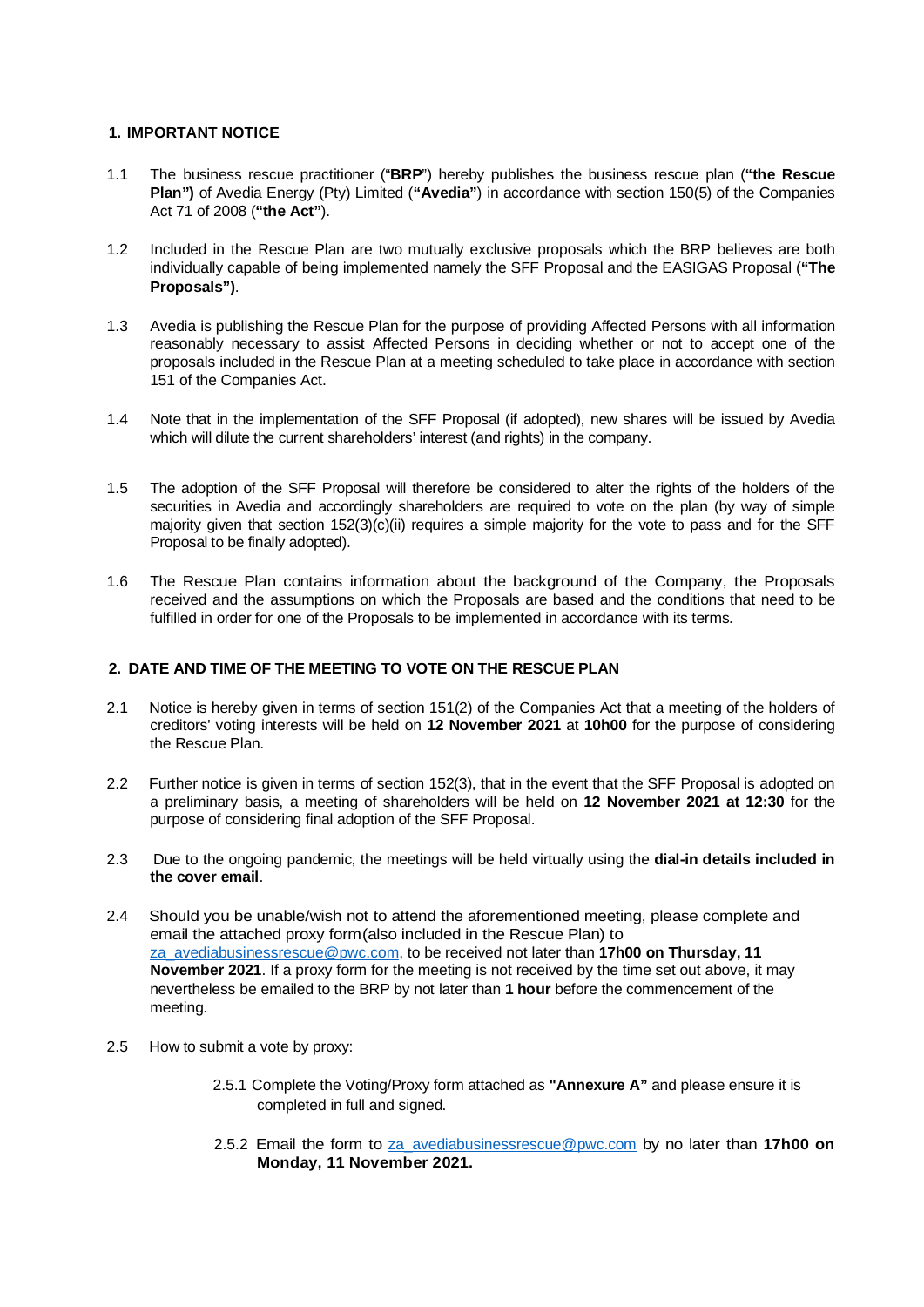## **3. AGENDA**

- 3.1 The agenda of the section 151(2) creditor meeting shall be:
	- 3.1.1 Introduction of the proposed Rescue Plan for consideration by the creditors and the shareholders (if applicable) of Avedia by the BRP.
	- 3.1.2 The BRP shall inform the meeting whether she continues to believe that there is a reasonable prospect of Avedia being rescued.
	- 3.1.3 The BRP will then provide an opportunity for representatives of EASIGAS and SFF to also briefly present their respective proposals to creditors and shareholders, if applicable.
	- 3.1.4 The BRP will then provide an opportunity for the employees/employees' representatives to address the meeting if applicable.
	- 3.1.5 The BRP shall invite discussion, and entertain and conduct a vote (if applicable), on any motions to:
		- 3.1.5.1 Amend the Rescue Plan, in any manner moved and seconded by holders of creditors' voting interests, and satisfactory to the BRP; or
		- 3.1.5.2 Direct the BRP to adjourn the meeting in order to revise the Rescue Plan for further consideration.
	- 3.1.6 The BRP shall call for a vote for preliminary approval of any one of the Proposals in the Rescue Plan, as amended if applicable, unless the meeting has first been adjourned in accordance with section 152(1)(d)(ii) of the Companies Act.
	- 3.1.7 If the EASIGAS Proposal is approved by creditors (in accordance with section 151(2) of the Act), the preliminary approval also constitutes the final adoption of the proposal as the rights of shareholders will not be altered by implementation of the EASIGAS Proposal.
	- 3.1.8 If the SFF Proposal is approved on a preliminary basis by creditors (in accordance with section 151(2) of the Act), creditors will be excused, after which a shareholder meeting will immediately be held to vote for final approval of the SFF Proposal per section 152(3)(c) of the Act.

# **4. SUMMARY OF THE RIGHTS OF AFFECTED PERSONS TO PARTICIPATE IN AND VOTE AT THE SECTION 151 MEETING**

A summary of the rights of Affected Persons to participate in and vote at the meeting is attached and marked "**Annexure B**".

# **5. VOTING**

Each holder of creditors' voting interests, whether present in person or represented by proxy, is entitled to attend and vote at the meeting. Every holder of creditors' voting interest present in the virtual meeting or by proxy shall have a vote equal to the creditors' voting interest held by him/her as set out in **Annexure B** hereto.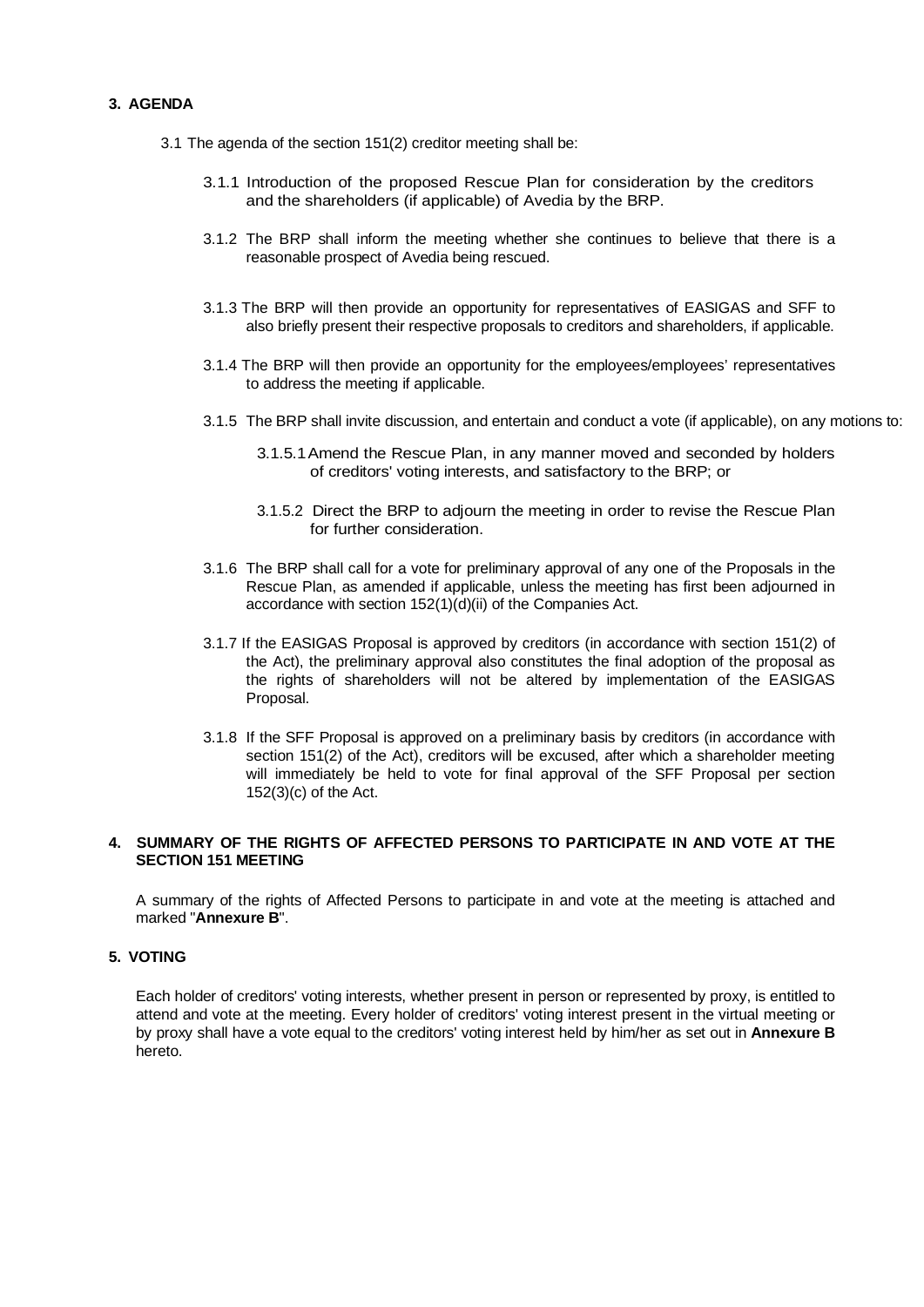#### **ANNEXURE A**

## **AVEDIA ENERGY PROPRIETARY LIMITED (IN BUSINESS RESCUE), REGISTRATION NUMBER: 2003/023054/07 ("THE COMPANY")**

#### **A. VOTING / PROXY FORM**

#### **SHOULD YOU WISH TO VOTE BY PROXY, PLEASE SUBMIT THIS FORM PRIOR TO THE MEETING TO** za\_avediabusinessrescue@pwc.com **BY NO LATER THAN 5PM ON 11 NOVEMBER 2021**

#### **DIAL IN DETAILS WILL BE SEPARATELY CIRCULATED VIA EMAIL AND WILL ALSO BE AVAILABLE ON THE COMPANY'S WEBSITE**

For use by the creditors and other holders of a voting interest at a **virtual** meeting (the "meeting") convened in terms of Section 151 of the Companies Act 71 of 2008 on **12 November 2021** at 10am ("the meeting") or at any subsequently adjourned meeting.

I/We \_\_\_\_\_\_\_\_\_\_\_\_\_\_\_\_\_\_\_\_\_\_\_\_\_\_\_\_\_\_\_\_\_\_\_\_\_\_ being a secured/preferent/concurrent creditor of the Company

for the sum of R\_\_\_\_\_\_\_\_\_ (\_\_\_\_\_\_\_\_\_\_\_\_\_\_\_ Rand) do hereby appoint (see note 1)

 $\frac{1}{2}$  as my/our proxy to act for me/us and on my/our behalf at the meeting which will be held for the purpose of considering and, if deemed fit, agreeing: (indicate with an X in the provided box in respect of one or both proposals as set out below). Creditors are permitted to vote for or against one or both of the Proposals

## **SFF Proposal:**

| For the SFF Proposal in the proposed Business Rescue Plan:            |  |
|-----------------------------------------------------------------------|--|
| Against the SFF Proposal in the proposed Business Rescue Plan:        |  |
| <b>EASIGAS Proposal:</b>                                              |  |
| <b>For</b> the EASIGAS Proposal in the proposed Business Rescue Plan: |  |
| Against the EASIGAS Proposal in the proposed Business Rescue Plan:    |  |
|                                                                       |  |

SIGNED at \_\_\_\_\_\_\_\_\_\_\_\_\_\_\_\_\_\_\_\_on this\_\_\_\_\_\_\_ day of \_\_\_\_\_\_\_\_\_\_\_\_\_\_\_\_\_\_\_\_\_ 2021.

**SIGNATURE** As duly authorised

\_\_\_\_\_\_\_\_\_\_\_\_\_\_\_\_\_\_\_\_\_\_\_\_\_\_\_\_

NOTES

1. A Creditor or other holder of a voting interest may insert the name of a proxy or the names of two alternative proxies of her/his choice in the space provided, with or without deleting "the Chairman of the meeting". The person whose name stands first on the form of proxy and who is present at the meeting will be entitled to act as proxy to the exclusion of those whose names follow.

2. Form of proxy must be emailed to za avediabusinessrescue@pwc.com, to be received by not later than 5pm on 11 November 2021.

3. The completion and lodging of this form of proxy by email will not preclude the relevant Creditor from attending the meeting (which will be held virtually) and speaking/voting in person should such Creditor wish to do so.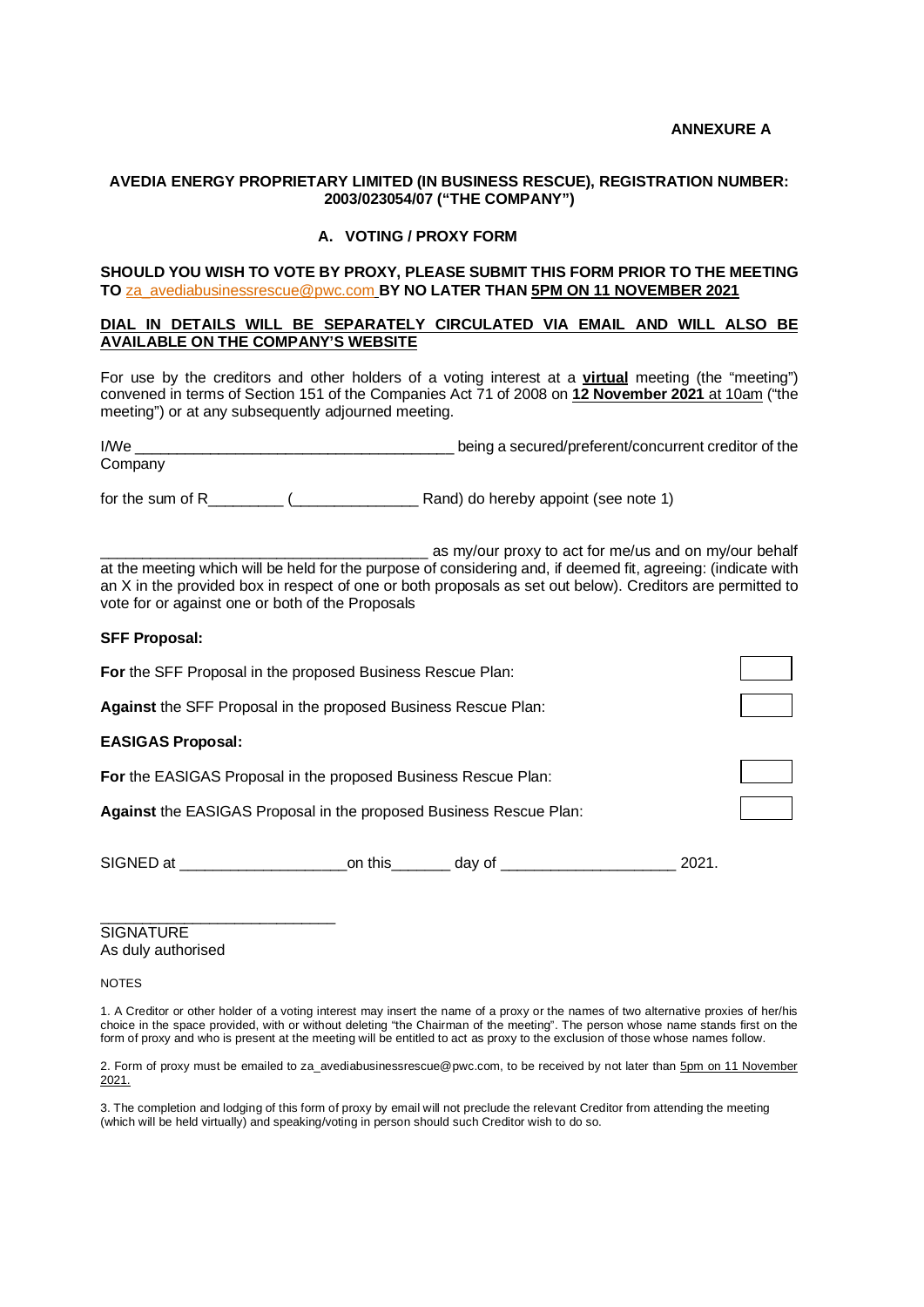# **B. DETAILED LISTING OF COMPANY CREDITORS (IN ACCORDANCE WITH SECTION 150(2)(a)(ii))**

| <b>Creditor</b>                              | <b>Insolvency Act</b><br>classification | Independent | Claim proved | Voting interest for<br><b>Business Rescue Plan</b> | Voting interest % |
|----------------------------------------------|-----------------------------------------|-------------|--------------|----------------------------------------------------|-------------------|
| <b>Secured claims</b><br>Hentig              | Secured                                 | ×           | ٠            | 37 135 032                                         | 10,67%            |
| <b>Merchant West</b>                         | Secured                                 | v           | ×            | 143 691                                            | 0,04%             |
| Mercedes Benz Finance Lease (890917)         | Secured                                 | ۰           | ×            | 129 018                                            | 0,04%             |
| <b>Total secured creditors</b>               |                                         |             |              | 37 407 741                                         | 10,75%            |
|                                              |                                         |             |              |                                                    |                   |
| <b>Concurrent claims</b>                     |                                         |             |              |                                                    |                   |
| Air Supply & Generators CC                   | Concurrent                              | v           | v            | 116 995                                            | 0,03%             |
| Accelerate Property Fund                     | Concurrent                              | v           | v            | 1 539 267                                          | 0,44%             |
| <b>Automation Works</b>                      | Concurrent                              | v           |              | 31 750                                             | 0,01%             |
| <b>Bureau Veritas</b>                        | Concurrent                              | v           | ٠            | 200 943                                            | 0,06%             |
| C3H8 Investments                             | Concurrent                              | v           |              | 96 148                                             | 0,03%             |
| Cape Gas                                     | Concurrent                              | v           | v            | 3 5 6 4                                            | 0,00%             |
| Centurion Holiday Tours CC                   | Concurrent                              | v           |              | 9 3 2 0                                            | 0,00%             |
| City of Cape Town                            | Concurrent                              | v           |              | 330 528                                            | 0,10%             |
| Civils 2000 Pty Ltd                          | Concurrent                              | v           |              | 1676851                                            | 0,48%             |
| Coast to Coast                               | Concurrent                              | v           |              | 3 4 0 0                                            | 0,00%             |
| CyberLogic                                   | Concurrent                              | v           | $\checkmark$ | 101 501                                            | 0,03%             |
| Daniels Philippides Architects               | Concurrent                              | v           | v            | 22 4 25                                            | 0,01%             |
| C Track                                      | Concurrent                              | v           |              | 4 1 3 4                                            | 0,00%             |
| Dibanani Occupational Health Care            | Concurrent                              | v           |              | 1610                                               | 0,00%             |
| Drager South Africa Pty Ltd                  | Concurrent                              | v           |              | 16                                                 | 0,00%             |
| Easigas Pty Ltd                              | Concurrent                              | v           | v            | 8 6 8 2 2 2 9                                      | 2,50%             |
| Eppen-Burger & Associates                    | Concurrent                              | v           | v            | 22 369                                             | 0,01%             |
| <b>ESA Partner</b>                           | Concurrent                              | v           | ٠            | 205 517                                            | 0,06%             |
| Forrester de Beer and Associates             | Concurrent                              | v           | ٠            | 65 234                                             | 0,02%             |
| Gauteng Pumps CC                             | Concurrent                              | v           |              | 94 450                                             | 0,03%             |
| Gaz Trans Pty Ltd                            | Concurrent                              | v           |              | 104 856                                            | 0,03%             |
| Geogas Trading S.A.                          | Concurrent                              | v           | ×            | 89 166 525                                         | 25,63%            |
| <b>Herold Gie</b>                            | Concurrent                              | v           | $\checkmark$ | 303 497                                            | 0,09%             |
| Intertek Industry Services Pty Ltd           | Concurrent                              | v           | ٠            | 92 139                                             | 0,03%             |
| <b>ITC Pest Control</b>                      | Concurrent                              | v           |              | 1 4 3 2                                            | 0,00%             |
| Jarat Tours                                  | Concurrent                              | v           | $\checkmark$ | 27 037                                             | 0,01%             |
| Kempston Employment Solutions                | Concurrent                              | v           | ٠            | 99 005                                             | 0,03%             |
| Kempston Group                               | Concurrent                              | v           | ٠            | 164 232                                            | 0,05%             |
| Langebaan Container Hire Pty Ltd             | Concurrent                              | v           | v            | 14 4 26                                            | 0,00%             |
| Liberty Life                                 | Concurrent                              | v           |              | 48 460                                             | 0,01%             |
| Lightworld                                   | Concurrent                              | v           |              | 1749                                               | 0,00%             |
| Masons Complete Office Solutions             | Concurrent                              | v           |              | 2 3 4 9                                            | 0,00%             |
| Massamatic                                   | Concurrent                              |             |              | 2 9 0 8                                            | 0,00%             |
| <b>MHR Consultants</b>                       | Concurrent                              | v           |              | 15 075                                             | 0,00%             |
|                                              | Concurrent                              | v           |              |                                                    | 0,00%             |
| Mountanview Piggery Pty Ltd<br>Momentum OCSA |                                         | v           |              | 16 043                                             |                   |
|                                              | Concurrent                              | v           |              | 8 1 0 1                                            | 0,00%             |
| Nolands                                      | Concurrent                              | v           | ٠            | 110 880                                            | 0,03%             |
| Old Park Engineering                         | Concurrent                              | v           |              | 473 363                                            | 0.14%             |
| Oxbow Office Equipment Pty Ltd               | Concurrent                              | v           |              | 6849                                               | 0,00%             |
| Peninsula Power                              | Concurrent                              | v           |              | 19855                                              | 0,01%             |
| Pienaar Bros Pty Ltd                         | Concurrent                              | v           |              | 288                                                | 0,00%             |
| Poep-Haul                                    | Concurrent                              | ٠           | ٠            | 18 630                                             | 0,01%             |
| Professional Protection                      | Concurrent                              | v           | ٠            | 57 956                                             | 0,02%             |
| <b>Preferred Solutions</b>                   | Concurrent                              | v           |              | 662                                                | 0,00%             |
| A Profill / Cavaletto 98 Pty Ltd             | Concurrent                              | v           |              | 4 600                                              | 0,00%             |
| Saldanha Bay Industrial Development Zone     | Concurrent                              | v           | v            | 18 216                                             | 0,01%             |
| Sapia                                        | Concurrent                              | ٠           |              | 100 651                                            | 0,03%             |
| SARS - PAYE/UIF/SDL                          | Concurrent                              | v           | ×            | 2 960 990                                          | 0,85%             |
| Sillito Environmental Consulting             | Concurrent                              | v           | ✓            | 34 500                                             | 0,01%             |
| <b>Silvatech Electrical Services</b>         | Concurrent                              | v           | $\checkmark$ | 113 449                                            | 0,03%             |
| Solgas Pty Ltd                               | Concurrent                              | v           |              | 273                                                | 0,00%             |
| Southern Energy Trading Pty Ltd-2019         | Concurrent                              | v           | ×            | 7 356 864                                          | 2,11%             |
| Spartan Truck Hire                           | Concurrent                              | v           |              | 162 952                                            | 0,05%             |